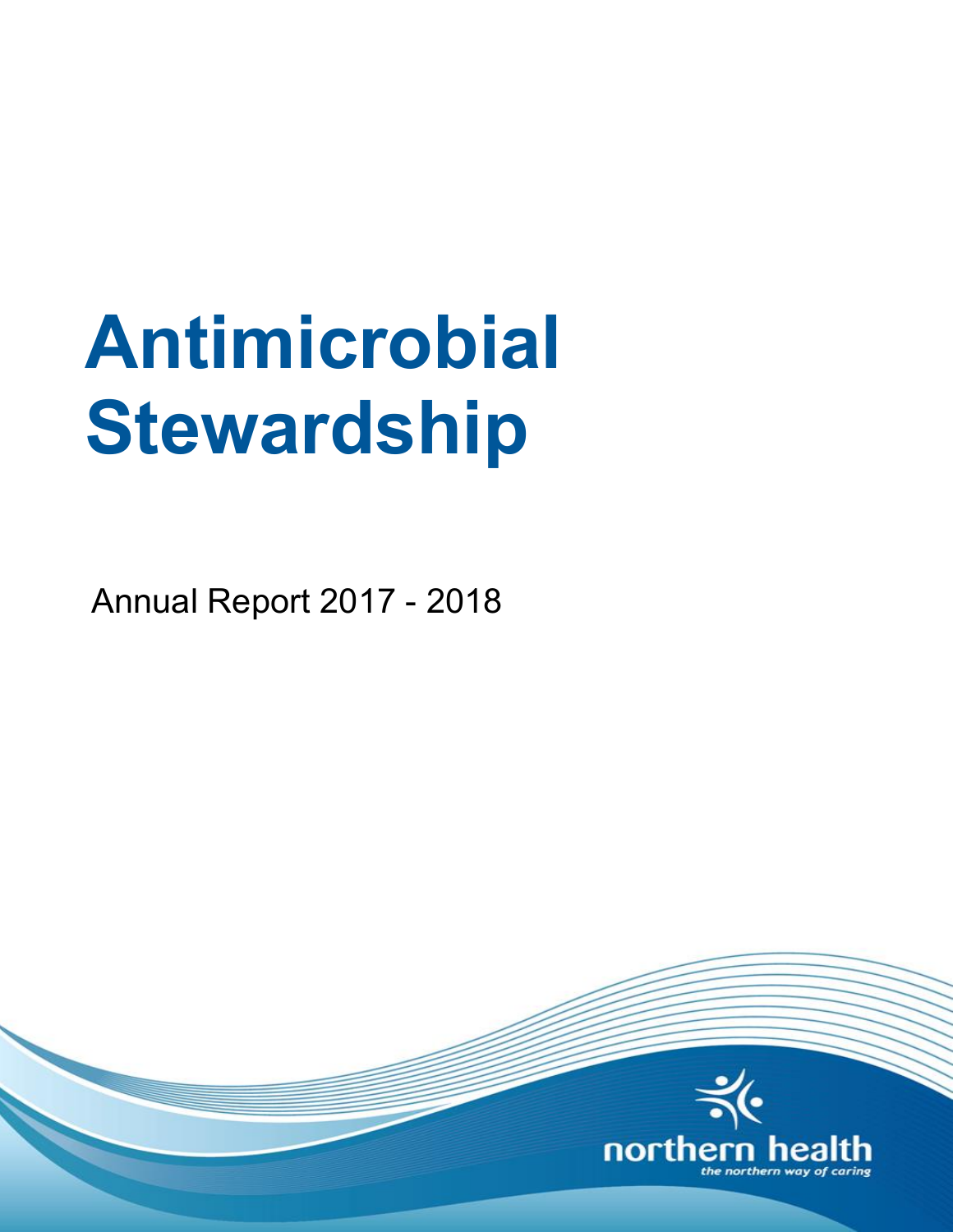# **Table of Contents**

Page | 1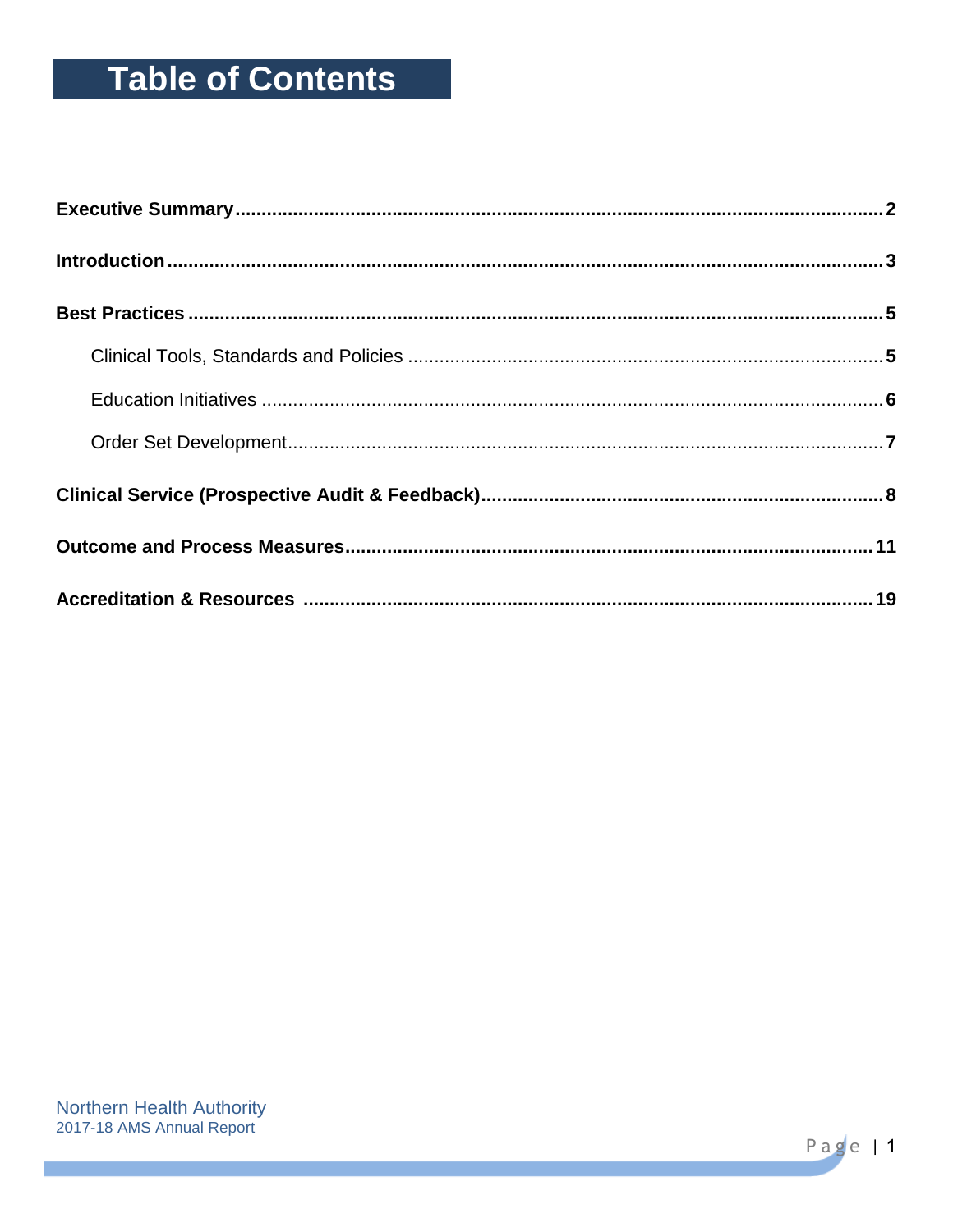# **Executive Summary**

#### **Best Practices**

There is ongoing work to develop and revise clinical tools, protocols and order sets. Items completed and actively being developed/revised include:

- Pharmacist Managed Pharmacokinetic Monitoring and Dosing of Vancomycin and Aminoglycosides Clinical Practice Standard (APRROVED)
- All-Staff Antimicrobial Stewardship webpage on OurNH
- Pharmacy Resident Research project IV to PO conversion rate for high bioequivalent antibiotics at UHNBC (final manuscript pending)
- Retrospective Evaluation of *Clostridium Difficile* Infection Risk Factors and Management at a University Teaching Hospital in Northern BC (final manuscript pending)
- Education sessions for prescribers Friday Grand Rounds
- Urinary Tract Infections Education Module on Learning Hub
- Regional Outpatient IV Antimicrobial Therapy order set (complete)
- Creation/Regionalization of Chronic Obstructive Pulmonary Disorder Acute Exacerbation (COPDAE) order sets (complete)
- Regional Sepsis protocol revisions/updates (complete)

#### **Antimicrobial Usage Metrics**

Antibiotic utilization, measured in defined daily dose (DDD) per 100 patient-days, is calculated to track the utilization trend over time. The DDD is the assumed average adult maintenance dose per day for a drug used for its main indication. The conversion of drug utilization amount to DDD units is performed to standardize utilization of different classes of antibiotics, allowing comparisons to be made across different facilities or patient groups (excluding pediatric populations). For the 2017/18 FY, overall usage of the targeted antimicrobials (carbepenems, 3rd generation cephalosporins cefotaxime and cefTRIAXone, DAPTOmycin, aminoglycosides, micafungin, piperacillintazobactam and vancomycin) has decreased in all

HSDAs including UHNBC compared to last fiscal year. This overall decrease can be seen largely in part due to large decreases in ceftriaxone use and to a smaller extent piperacillin-tazobactam use. This positive trend which was first seen in quarter 2 of this year is very promising for the AMS program and we hope to see this trend continue to a point of stabilization over the next 1 - 2 fiscal years. Large decreases in usage of IV fluconazole and moxifloxacin compared to oral use were also seen in the NE and NW respectively.

Comparing the last 4 fiscal years up until period 13 we see an increase in total drug, however we have seen a stabilization of antimicrobial costs per inpatient day despite an increase in overall drug costs per inpatient day. The percentage of increase in cost is much less for the antimicrobials specifically compared to the annual drug cost.

#### **Clinical Service/Audit & Feedback**

In quarter 3 and 4 of this fiscal year variations of Prospective Audit and Feedback (A&F) of targeted antimicrobials have continued (with mentorship from the AMS program coordinator at UHNBC) at Bulkley Valley & District Hospital, the Omineca Lakes District facilities and Fort St. John Hospital. Patient case reviews at GR Baker Hospital re-started at the end of quarter 4 and will continue with AMS program coordinator mentorship for quarter 1 and 2 of the next fiscal year.

In the second half of this fiscal year 1950 patient cases were reviewed and 888 drug therapy problems were identified with a 69% resolution rate, which is slightly lower than in quarter 1 & 2. This brings our total drug therapy problems (DTPs) identified this year to approx. 1300 with a resolution rate of 71%. This is still under our goal of 80% however this is still higher than in the previous fiscal year where the resolution rate was only 60%. Looking at the whole fiscal year our rates of unresolved DTPs due to pharmacist workload and patient status change (discharged or deceased) are 24% and 28% respectively compared to 56% and 25% from quarter 4 of last fiscal (this data was not collected for the full year in 2016/17).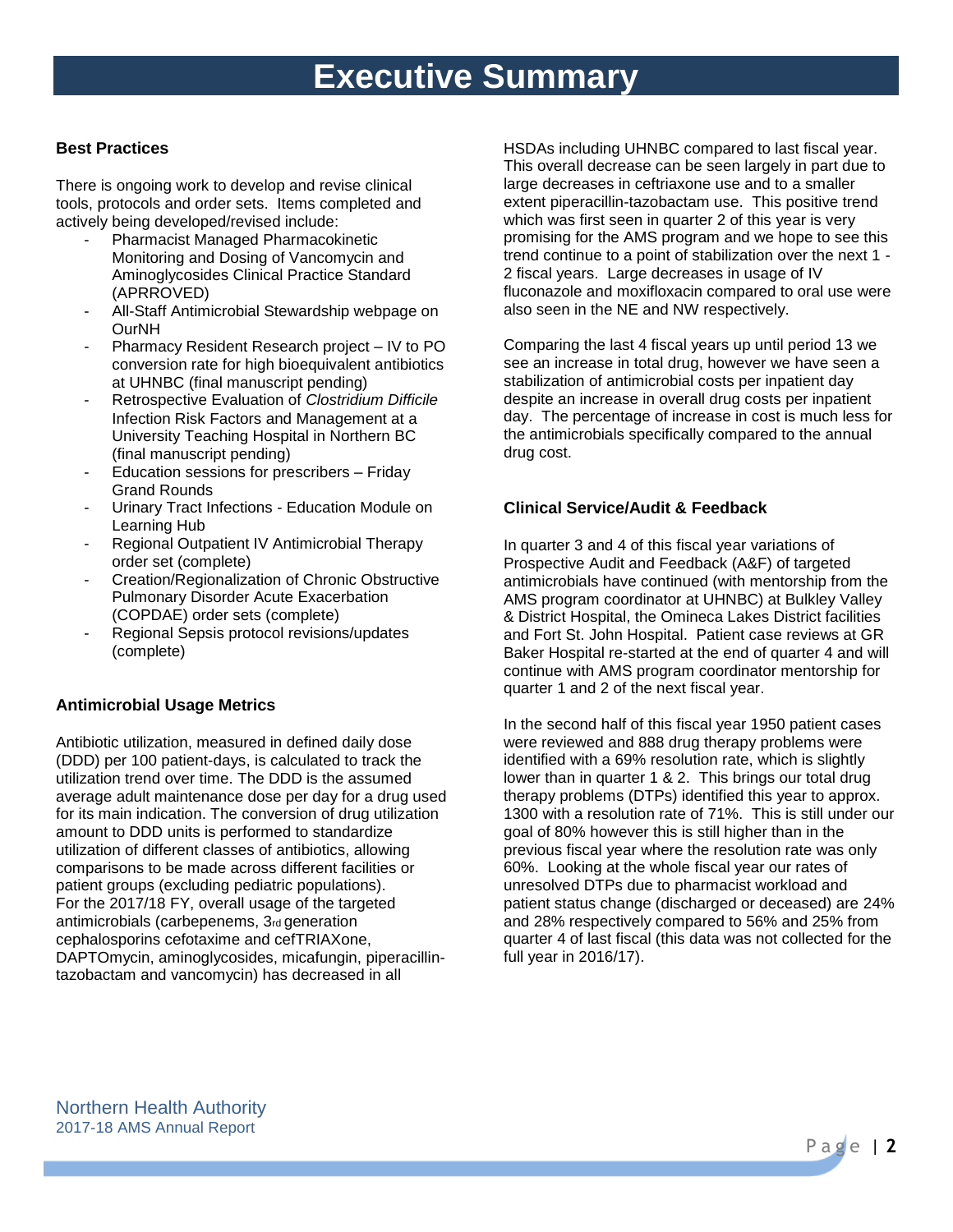# **Introduction**

Northern Health's Antimicrobial Stewardship (AMS) Program is continually striving to meet the needs of our various facilities and patient populations being managed at these facilities. We are working towards improvements in antimicrobial prescribing and ultimately patient care.

Sharing this report with interested stakeholders is important and with the vast geographical size of our health authority comes the constant challenge of finding effective ways to distribute information and other program related communications. We will be utilizing several avenues to distribute this report and apologize for any duplications. If you are interested in providing feedback on distribution methods for this information or on what you read in this report please feel free to contact the program coordinator (see page 5 for contact information).

We are constantly seeking engagement at the site level and encourage anyone interested in Antimicrobial Stewardship and ideas for improvement at their facility to contact the program coordinator. Only when we work together can we truly improve the use of antimicrobials within the Northern Health Authority.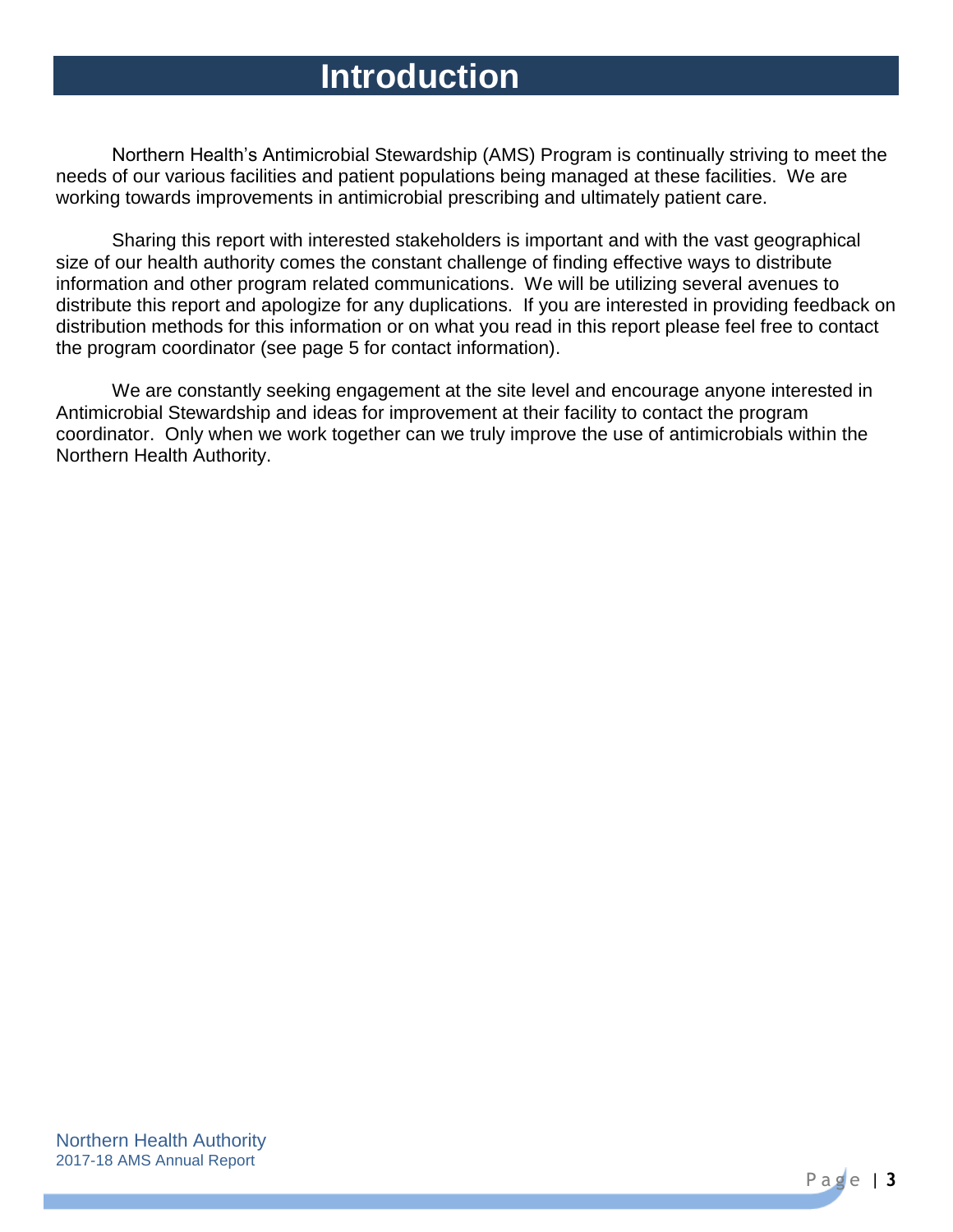## **Antimicrobial Stewardship Program Team Members**

| <b>AMS Program Coordinator</b>                                           |
|--------------------------------------------------------------------------|
| Alicia Rahier (Clinical Pharmacy Specialist - Regional)                  |
| <b>AMS Medical Lead</b>                                                  |
| Abu Hamour (Infectious Disease MD - NI)<br>$\bullet$                     |
| <b>AMS Subcommittee Members</b>                                          |
| Amy Nunley (Clinical Pharmacy Specialist - NI)                           |
| Andrew Lowe (Clinical pharmacist - NE)<br>$\bullet$                      |
| Barb Falkner (Professional Practice lead pharmacist)<br>$\bullet$        |
| Carey-Anne Lawson (IT-CIS pharmacist)<br>$\bullet$                       |
| Carly Rosger (Clinical pharmacist - NW)<br>$\bullet$                     |
| Carol Pruner (Clinical pharmacist - NI)<br>$\bullet$                     |
| Deanna Danskin (Quality Resource Technologist Microbiology)<br>$\bullet$ |
| Debora Giese (CIC-Certified Infection Control - NW)<br>$\bullet$         |
| Fareen Din (Intensivist, Nephrologist/Internist - NI)<br>$\bullet$       |
| Judy Klein (IPC practitioner - NE)<br>$\bullet$                          |
| Kyla Bertschi (Clinical Pharmacy Specialist - NI)<br>$\bullet$           |
| Kyla Redlon (Clinical Nurse Educator - NI)<br>$\bullet$                  |
| Jessica Brecknock (Medication Use Management pharmacist)                 |
| Sharri Leslie (Microbiology Technologist - NI)<br>$\bullet$              |
| Sandra Vestvik (Chief of Staff MD, BVDH - NW)<br>$\bullet$               |
| <b>Clinical Pharmacists (who provide data for Audit and Feedback)</b>    |
| Rebecca Arsenault - MMH<br>$\bullet$                                     |
| Manuela Krisinger - MMH<br>$\bullet$                                     |
| Samantha Holland - Omineca Lakes District<br>$\bullet$                   |
| <b>Tracy Moraes - PRRH</b><br>$\bullet$                                  |
| Gordon Ling - PRRH<br>$\bullet$                                          |
| Eyad Abu Sabiha - KGH<br>$\bullet$                                       |
| Leah Smith - Remote Relief coverage<br>$\bullet$                         |
| Michael Gentleman - Relief pharmacist<br>$\bullet$                       |
| Oseyi Oseghale - FSJ<br>$\bullet$                                        |
| Michael Matula - GRB<br>$\bullet$                                        |
| Jordan Lewis - GRB<br>$\bullet$                                          |

## **Contact Information**

Alicia Rahier, NH AMS Program Coordinator [alicia.rahier@northernhealth.ca](mailto:alicia.rahier@northernhealth.ca) University Hospital of Northern BC Phone: 250-565-5956 Cell: 250-612-2030 Fax: 250-565-2885 **Note: Interim program coordinator from September 2018 – 2019**

Ryan Doerksen can be contacted at [ryan.doerksen@northernhealth.ca](mailto:ryan.doerksen@northernhealth.ca) Cell: 778-349-5108 Phone: 250-565-5956 Fax: 250-565-2885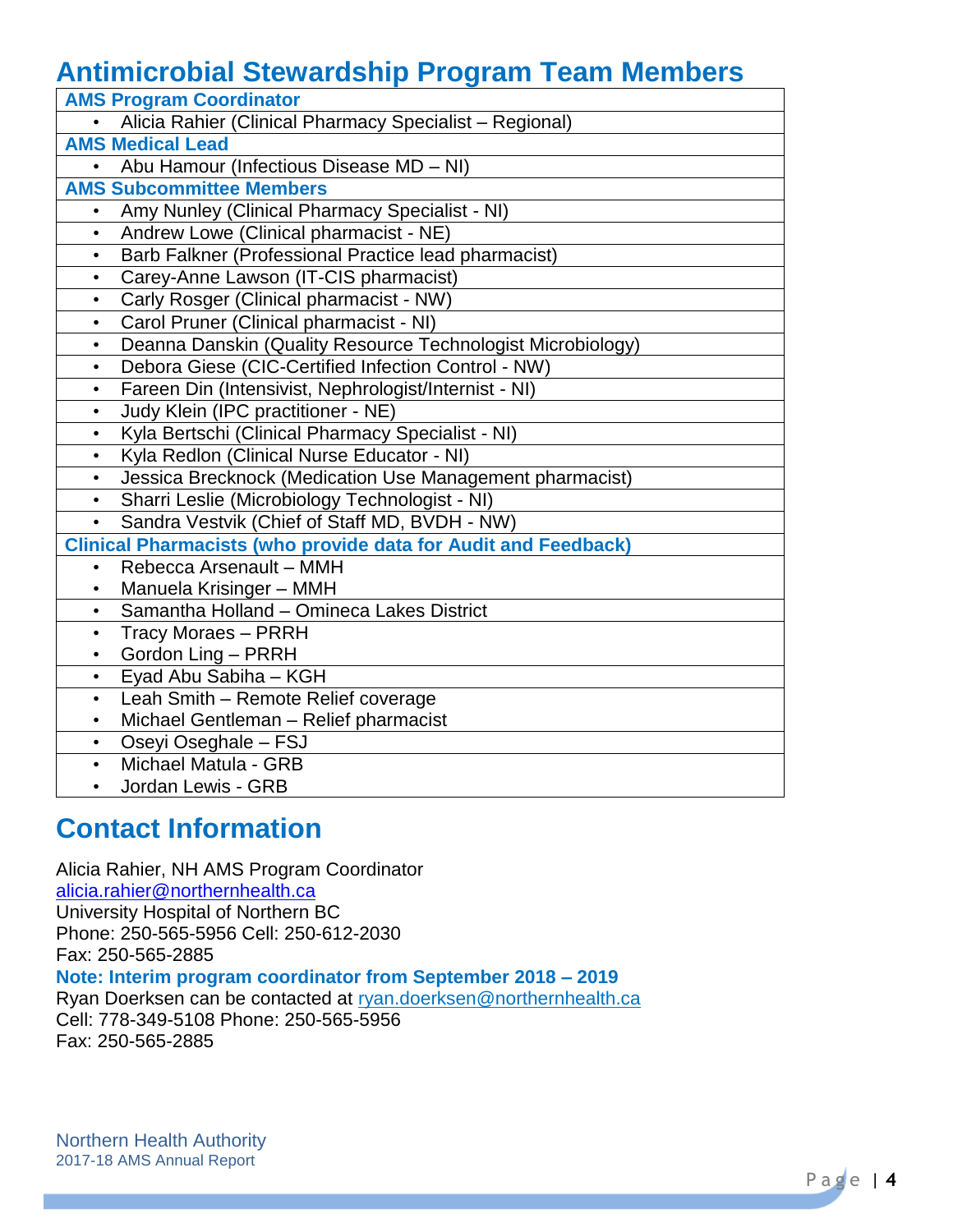## **1. Clinical Tools, Standards and Policies**

## **1.1Pharmacist Managed Pharmacokinetic Monitoring and Dosing of Vancomycin and Aminoglycosides Clinical Practice Standard (APPROVED)**

This new regional clinical practice standard authorizes pharmacists across the health authority to provide monitoring and dosing of vancomycin and aminoglycosides (gentamicin, tobramycin and amikacin). In addition to this policy, we have updated the new pharmacist training program to include targeted education on this topic as well as provided an education session for all existing staff to orient pharmacists to the standardized procedure for managing these medications. This clinical practice standard can be found on [OurNH.](https://ournh.northernhealth.ca/PoliciesProcedures/DST%20Published%20Policies/1-20-6-1-100.pdf)

## **1.2All-Staff Antimicrobial Stewardship webpage on OurNH**

NH staff are now able to quickly and easily gain access to information about the NH AMS program as well as any relevant clinical tools, clinical practice standards, clinical memos or bulletins and other online resources from the all-staff [Antimicrobial Stewardship Webpage.](https://ournh.northernhealth.ca/ClinicalPatientCare/Medications/Antimicrobial/Pages/default.aspx)

## **1.3 Pharmacy Resident Research project – IV to PO conversion rate for high bioequivalent antibiotics at UHNBC**

A research project was led by one of the NH pharmacy residents for 2017/18. Intravenous to oral conversion has demonstrated numerous clinical and pharmacoeconomic benefits. As such, it has the potential to positively impact various stakeholders at multiple levels of the healthcare system. The purpose of this study is to evaluate the frequency of appropriate IV to PO conversion of antibiotics with highly bioequivalent oral formulations at UHNBC. No estimate of this conversion frequency currently exists for UHNBC or elsewhere in Northern Health. However, this practice is known to have significant clinical and pharmacoeconomic benefits. Over the 2016/17 fiscal year, the cost of intravenous antibiotics at UHNBC was ~\$450,000. In terms of antibiotic use, intravenous formulations accounted for 21% of all ciprofloxacin use, 75% of all clindamycin use, 59% of all metroNIDAZOLE use, and 33% of all moxifloxacin use. This study will help to characterize the need for interventions in this regard and can be used as a benchmark in the future to estimate the impact of those interventions.

Our research question was as follows: How often are adult inpatients at UHNBC continuing to receive intravenous ciprofloxacin, clindamycin, metroNIDAZOLE, or moxifloxacin for treatment of infection despite eligibility for oral administration?

A summary of the final results are as follows: 71 charts containing orders for any of ciprofloxacin IV, clindamycin IV, metroNIDAZOLE IV and moxifloxacin IV, were evaluated from April 2016 – March 2017. The rate of missed opportunity for oral conversion was found to be 10.5%, which is much lower than the investigators had anticipated. This translated into an average of 2 days of unnecessary IV antibiotic. It was found that 25% of cases were

P a g e | **5**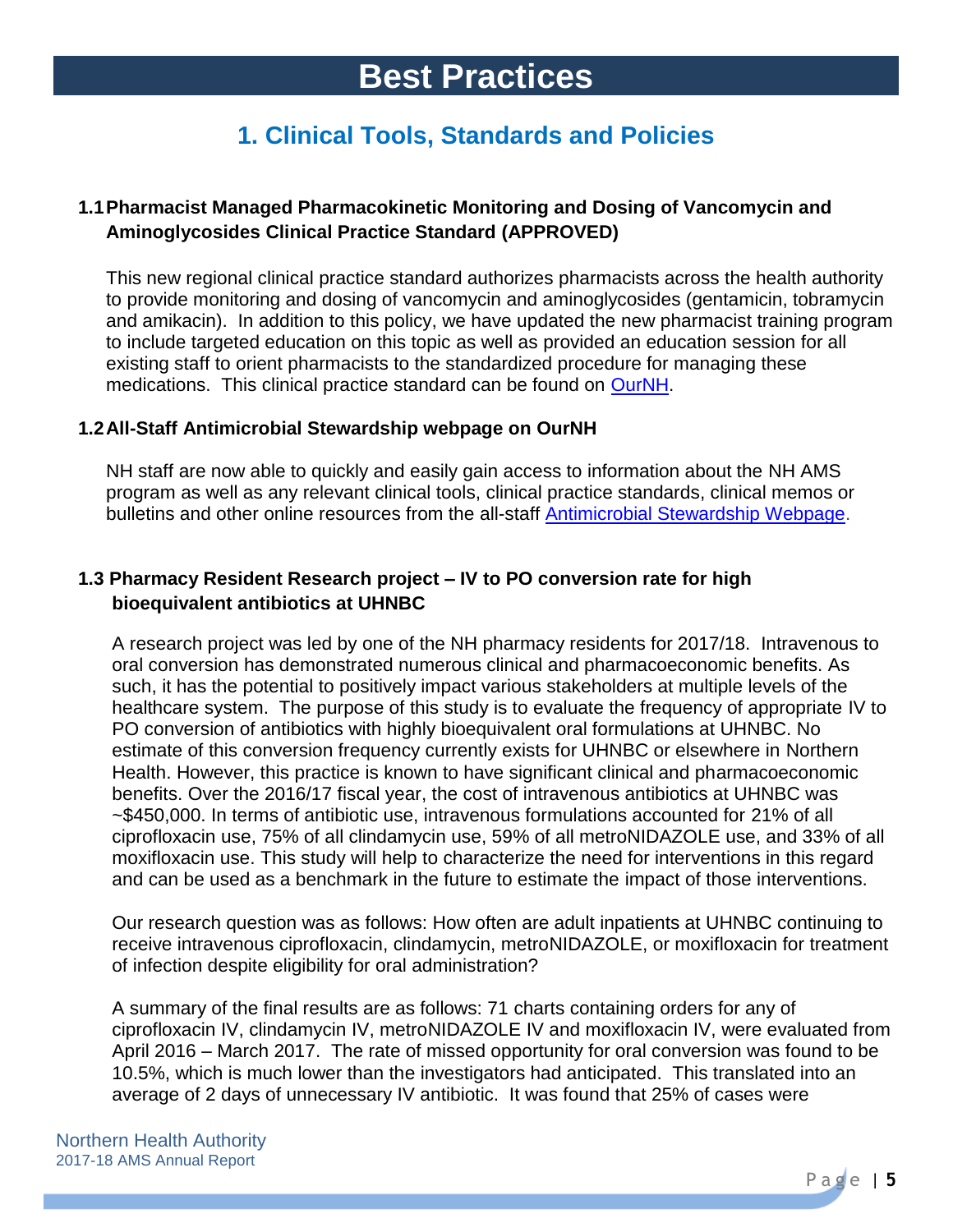converted to oral therapy later into the treatment course than deemed clinically appropriate. When looking at length of hospital stay, the mode number of days for those converted appropriately was 3 days versus 6 days for those converted late or not at all. Complications were encountered in 39% of cases with the most frequent being IV site complications, which of course was seen less frequently in the appropriately converted patient groups. This small study shows that conversion to oral results in shorted hospital stay and less complications and therefore should continue to be a goal of AMS targeted assessments. The complete manuscript for this project will be available by September 2018.

## **1.4Retrospective Evaluation of** *Clostridium Difficile* **Infection Risk Factors and Management at a University Teaching Hospital in Northern BC.**

The primary objective of this research project is to assess if management of *Clostridium difficile* infection (CDI) at UHNBC complies with provincial and national standards in the absence of Health Authority CDI management support tools. The secondary objectives of this research project are a) to identify the proportion of CDI patients who had modifiable risk factors, such as presence of antibiotics, whether antibiotics were broad spectrum or of prolonged duration, presence of proton-pump inhibitors (PPIs) or histamine-2 antagonists (H2RAs) and b) patient outcomes such as length of hospital stay, mortality rate and recurrence rate.

The retrospective chart reviews were carried out by the AMS program coordinator in collaboration with 2 other clinical pharmacists from the Intensive Care Unit and the Clinical Teaching Unit. A summary of the final results are as follows: 178 patient charts of patients with hospital acquired CDI at UHNBC from April 2010 to March 2016 were reviewed and the compliance rate to provincial and national standards was found to be low at 32%. Modifiable risk factors for CDI were identified in the majority of patient cases. These results will be used to direct development of a CDI specific initiative from the AMS program in the upcoming year.

The complete manuscript for this research will be available by September 2018.

## **2. Education Initiatives**

## **2.1Education sessions for prescribers – Friday Grand Rounds**

Prescriber education has been shown to benefit AMS outcomes when done in conjunction with other initiatives. Our Medical Lead, Dr. Hamour, provided 3 education sessions this fiscal: 1) Sept 29<sup>th</sup> on Management of Community Acquired Pneumonia in adults 2) Nov 10<sup>th</sup> on Management of Urinary Tract Infections in adults and 3) Feb 9<sup>th</sup> on Management of Catheterassociated Urinary Tract infections. Quarter 1 of the 2018/19 fiscal year (April 2018) started off with 2 CME education sessions in Smithers, BC (Updates on management of Skin and Soft Tissue Infection and Hepatitis C). Prescribers (at all sites) are encouraged to provide requests for topics and future education opportunities to the AMS Program Coordinator who will work with sites to set up these opportunities.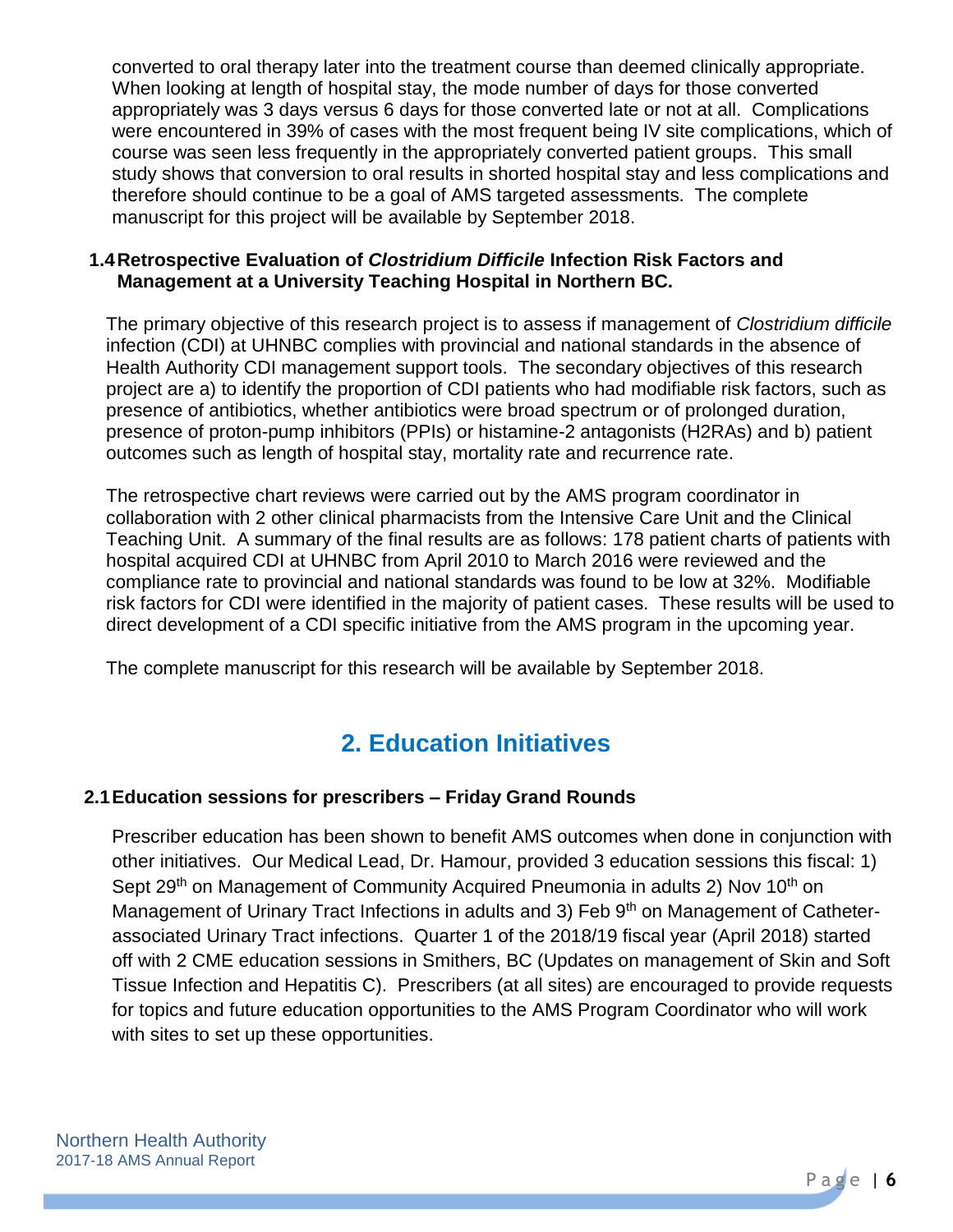## **2.2Education Module – Learning Hub**

Urinary tract infections are a commonly treated condition both in hospital and in the community. UTI management education was identified by the AMS subcommittee as a priority. Learning modules (3) have been designed for pharmacists, nurses and physicians. These online modules are housed on the [learning hub platform](https://learninghub.phsa.ca/Learner/Home) and participants will receive a certificate of completion once all 3 modules plus quizzes and feedback evaluations are completed. The first module covers asymptomatic bacteriuria and uncomplicated UTI; the second module covers complicated UTI and pyelonephritis; the third module discusses catheter associated UTIs. Each module should take about 20 - 30 min to complete (including the quiz). Once logged into the learning hub, the course is searchable by name: NHA – AMS – Urinary Tract Infections.

## **3. Order Set Development**

## **3.1Regional Outpatient IV Antimicrobial Therapy order set**

The current state of Outpatient parenteral antimicrobial therapy (OPAT) practice within Northern Health varies considerably with respect to place of administration, documentation, and pharmacist involvement. It has been identified by several sites that a standardized order set will improve patient care with regards to IV antimicrobial therapy in the ambulatory care setting. A regional order set was created and available for use in November 2017. After 5 months of use, feedback was received from end users and some format adjustments were made. The latest revisions have been approved and the [updated order set](https://ournh.northernhealth.ca/oursites/collaboration/ordersets/Documents/10-111-5051%20IV%20Antimicrobial%20Therapy%20for%20Outpatients%20and%20Home%20IV.pdf) is now available for use.

## **3.2Creation/Regionalization of Chronic Obstructive Pulmonary Disorder Acute Exacerbation (COPDAE) order sets**

The new order set for COPDAE led by the Respiratory Therapy group contains [Admission](https://ournh.northernhealth.ca/oursites/collaboration/ordersets/Documents/10-111-5219%20COPD%20Exacerbation%20Admission%20Orders.pdf)  [orders,](https://ournh.northernhealth.ca/oursites/collaboration/ordersets/Documents/10-111-5219%20COPD%20Exacerbation%20Admission%20Orders.pdf) [Orders for 48 hours after Admission](https://ournh.northernhealth.ca/oursites/collaboration/ordersets/Documents/10-111-5220%20COPD%20Exacerbation%2048%20Hours%20after%20Admission%20Orders.pdf) as well as [Discharge orders](https://ournh.northernhealth.ca/oursites/collaboration/ordersets/Documents/10-111-5221%20COPD%20Exacerbation%20Discharge%20Orders.pdf) which can be sent to a patient's community pharmacy. To accompany these order sets, a Regional Chart Package including patient education items and a discharge checklist has been created and is available for ordering through Document Source (item number: 21017).

#### **3.3Regional Sepsis protocol revisions/updates**

The AMS program coordinator has participated on a regional working group led by the Critical Care Program. Extensive revisions were done to the previously existing Regional Order Set with hopes of shortening the form and updating the content to align with the 2016 Surviving Sepsis guidelines. This revised [Order Set](https://ournh.northernhealth.ca/oursites/collaboration/ordersets/Documents/10-111-5102%20Adult%20Sepsis%20Order%20Set.pdf) and [Triage Screen](https://v2.printsys.net/Client/NorthernHealth/NHFormPDF.aspx?itemID=10-020-5046&tobuf=1&Location=Cart) tool have been approved and are now available for use.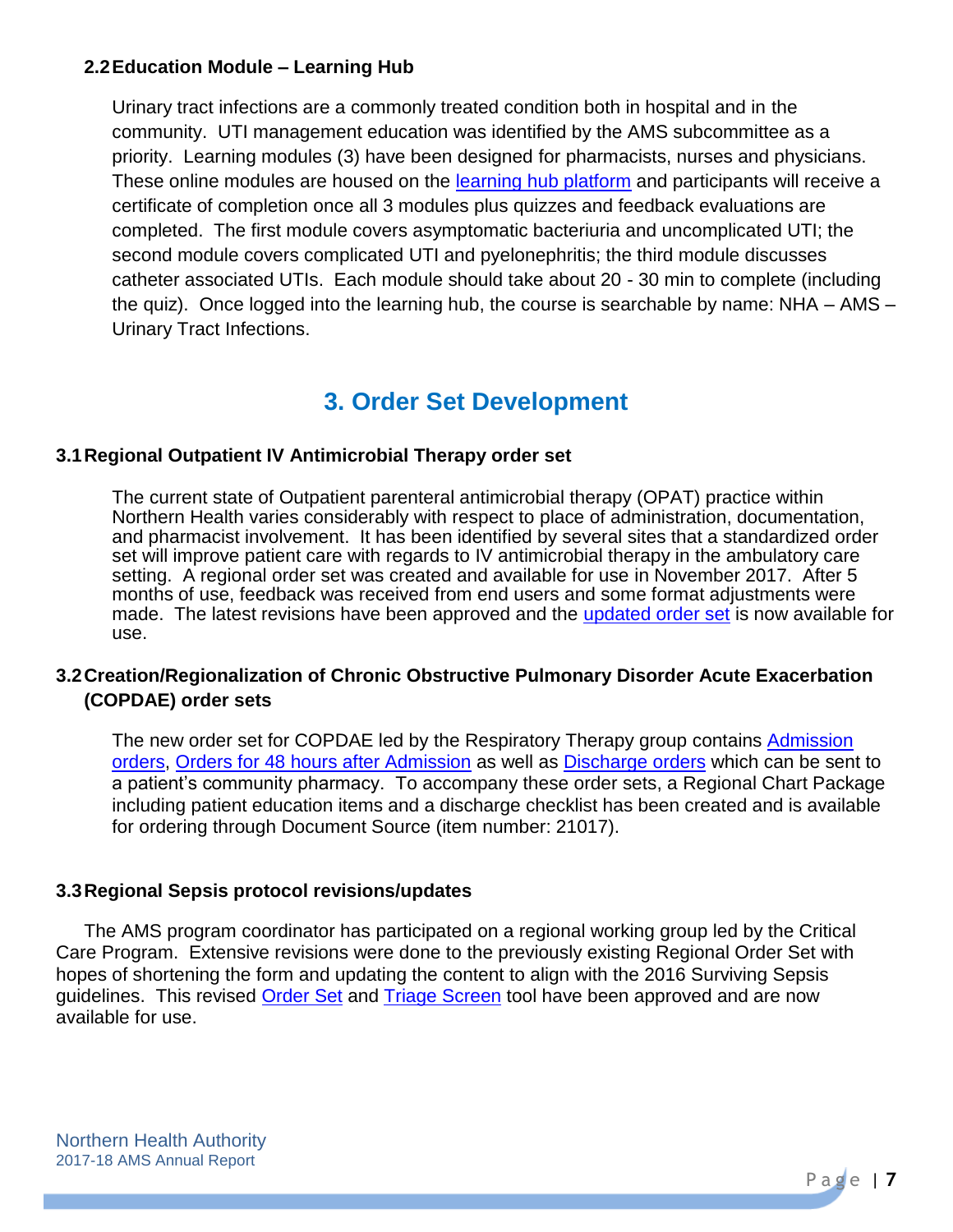# **Clinical Service (Prospective Audit & Feedback)**

Audit and Feedback (A&F) is an evidence-based practice of reviewing a patient's medical chart and diagnostic test results and engaging with prescribers to collaboratively optimize antimicrobial therapies. This practice involves the selection of the most appropriate, narrowest spectrum agent based on clinical status, indication, allergies, culture results, potential drug interactions and adverse effects, taking into account current clinical practice guidelines.

The A&F clinical service and evaluation efforts are focused on:

- $\circ$  optimizing empiric therapies
- o targeting therapy based on additional diagnostic information
- o optimizing antimicrobial dosing and treatment durations
- o converting intravenous (IV) antimicrobials to oral formulations when appropriate to prevent the complications associated with IV agents
- o providing education to prescribers on the clinical practice guidelines for the treatment of infections
- $\circ$  promoting consultation of infectious disease specialist when necessary

## **Audit and Feedback Recommendations and Acceptance rates**

In quarter 3 and 4 of this fiscal year variations of Prospective Audit and Feedback (A&F) of targeted antimicrobials have continued (with mentorship from the AMS program coordinator at UHNBC) at Bulkley Valley & District Hospital, the Omineca Lakes District facilities and Fort St. John Hospital. Patient case reviews at GR Baker Hospital re-started at the end of quarter 4 and will continue with AMS program coordinator mentorship for quarter 1 and 2 of the next fiscal year.

In the second half of this fiscal year 1950 patient cases were reviewed and 888 drug therapy problems were identified with a 69% resolution rate, which is slightly lower than in quarter 1 & 2. This brings our total drug therapy problems (DTPs) identified this year to approx. 1300 with a resolution rate of 71%. Although this is still short of our goal of 80% it is still higher than in the previous fiscal year where the resolution rate was only 60%, indicating progress is being made. Looking at the whole fiscal year our rates of unresolved DTPs due to pharmacist workload and patient status change (discharged or deceased) are 24% and 28% respectively compared to 56% and 25% from quarter 4 of last fiscal (this data was not collected for the full year in 2016/17).

Analysis of the cases reviewed, drug therapy problems identified and resolved was done collectively for all sites active at any point during 2017/18 (see Table 1).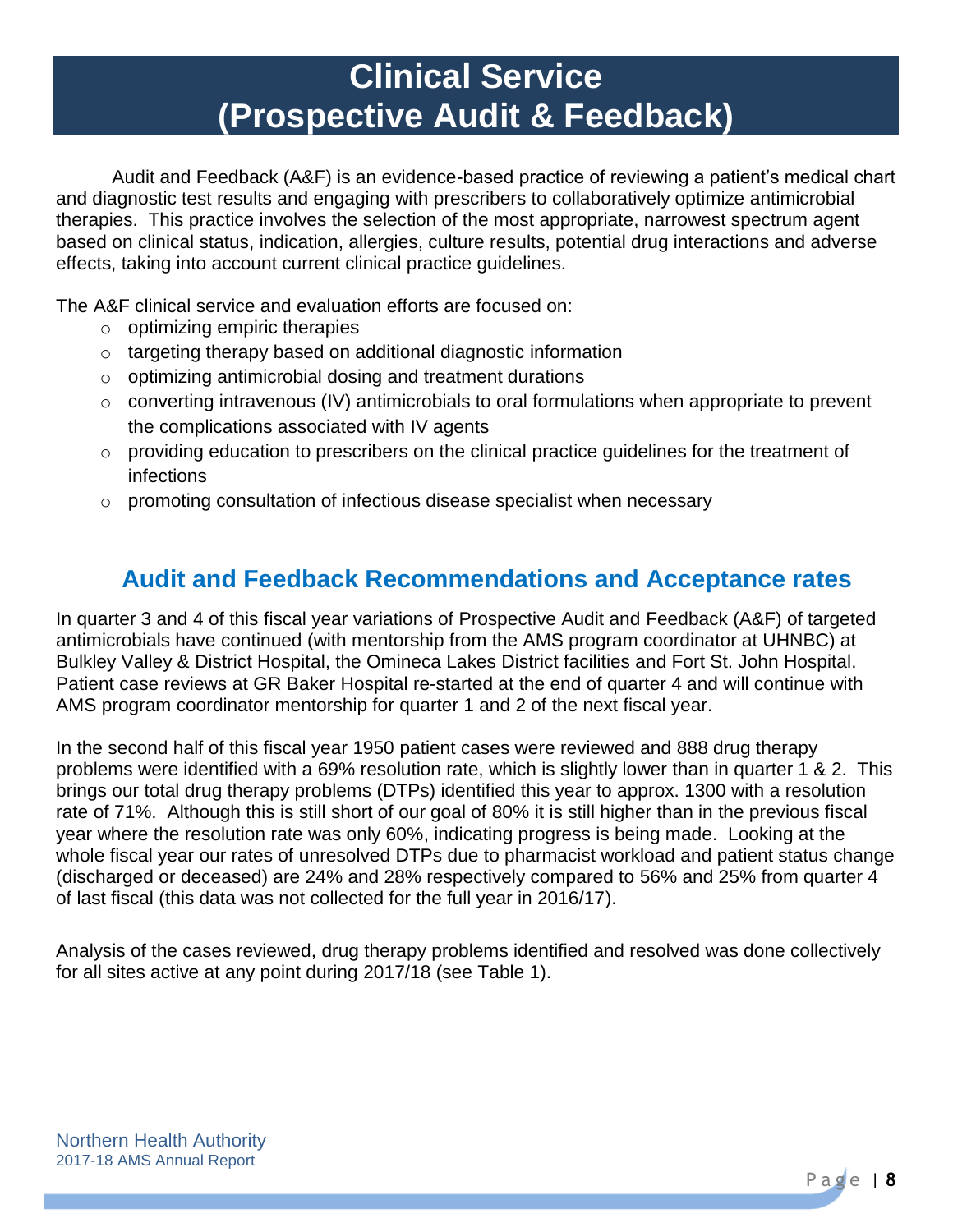**Table 1** - Audit and Feedback antimicrobial drug therapy problem resolutions

| <b>Measure</b>                                              | <b>Number of</b> |
|-------------------------------------------------------------|------------------|
|                                                             | <b>Patients</b>  |
| Results for Q3 & 4                                          |                  |
| <b>Patient Chart Reviewed</b>                               | 1950             |
| Antimicrobial therapy problems identified                   | 888              |
| Antimicrobial therapy recommendations resolved              | 616              |
| Antimicrobial therapy problem resolution rate               | 69%              |
| Unresolved antimicrobial therapy problems                   | 272              |
| Unresolved drug therapy problems due to pharmacist workload | 65 (24%)         |
| demands                                                     |                  |
| Unresolved drug therapy problems due to patient discharge   | 84 (31%)         |
| Results for all quarters                                    |                  |
| <b>Patient Chart Reviewed</b>                               | 2856             |
| Antimicrobial therapy problems identified                   | 1308             |
| Antimicrobial therapy recommendations resolved              | 925              |
| Antimicrobial therapy problem resolution rate               | 71%              |
| Unresolved antimicrobial therapy problems                   | 383              |
| Unresolved drug therapy problems due to pharmacist workload | 90 (23.5%)       |
| demands                                                     |                  |
| Unresolved drug therapy problems due to patient discharge   | 108 (28%)        |

Tracking of these drug therapy problems thus far have been done by way of manual methods requiring individual pharmacists to notify the AMS program coordinator of these items. The AMS coordinator has tried to encourage this tracking however it is not unreasonable that workload has restricted this data collection, especially at UHNBC. July 2018 has seen release of an online DTP tracking system which still requires individual pharmacist data entry but should in theory make this tracking process more comprehensive and convenient. The AMS program coordinator anticipates the use of this online system will show an increase in antimicrobial DTP identification and hopefully resolution rate as well.

There are a variety of types of antimicrobial therapy problems; Figure 1 displays various types of drug therapy problems **identified.** The top 3 drug therapy problems are consistent from previous years and include: #1 Unnecessary Antimicrobial Discontinued, #2 Suboptimal or ineffective therapy and #3. Converting IV antimicrobial to an oral agent.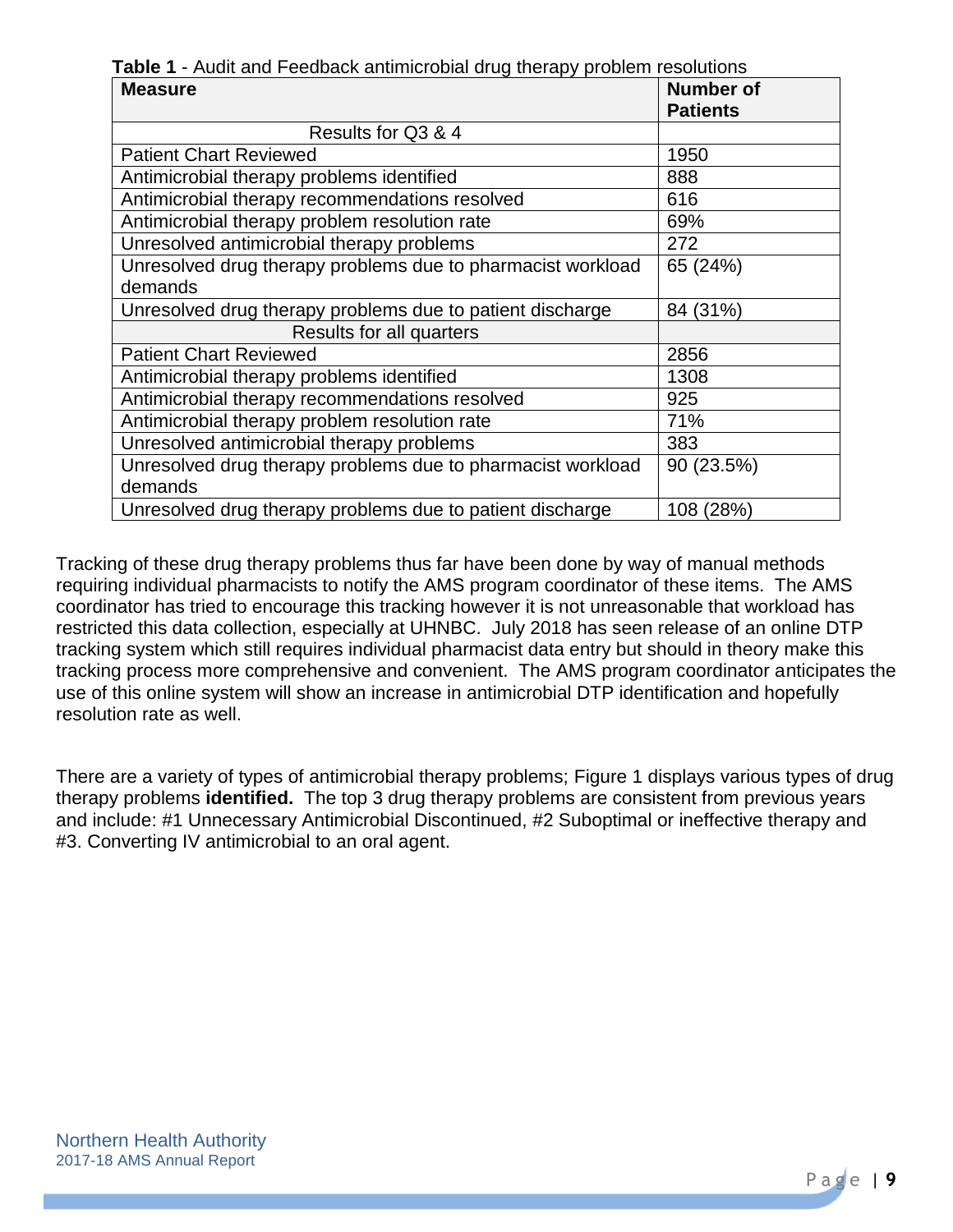

## **Figure 1** - Antimicrobial Drug Therapy Problem Types

*Data source*: Manual tracking spreadsheet maintained by AMS program coordinator with input from clinical pharmacists *Graph prepared by: AMS program coordinator*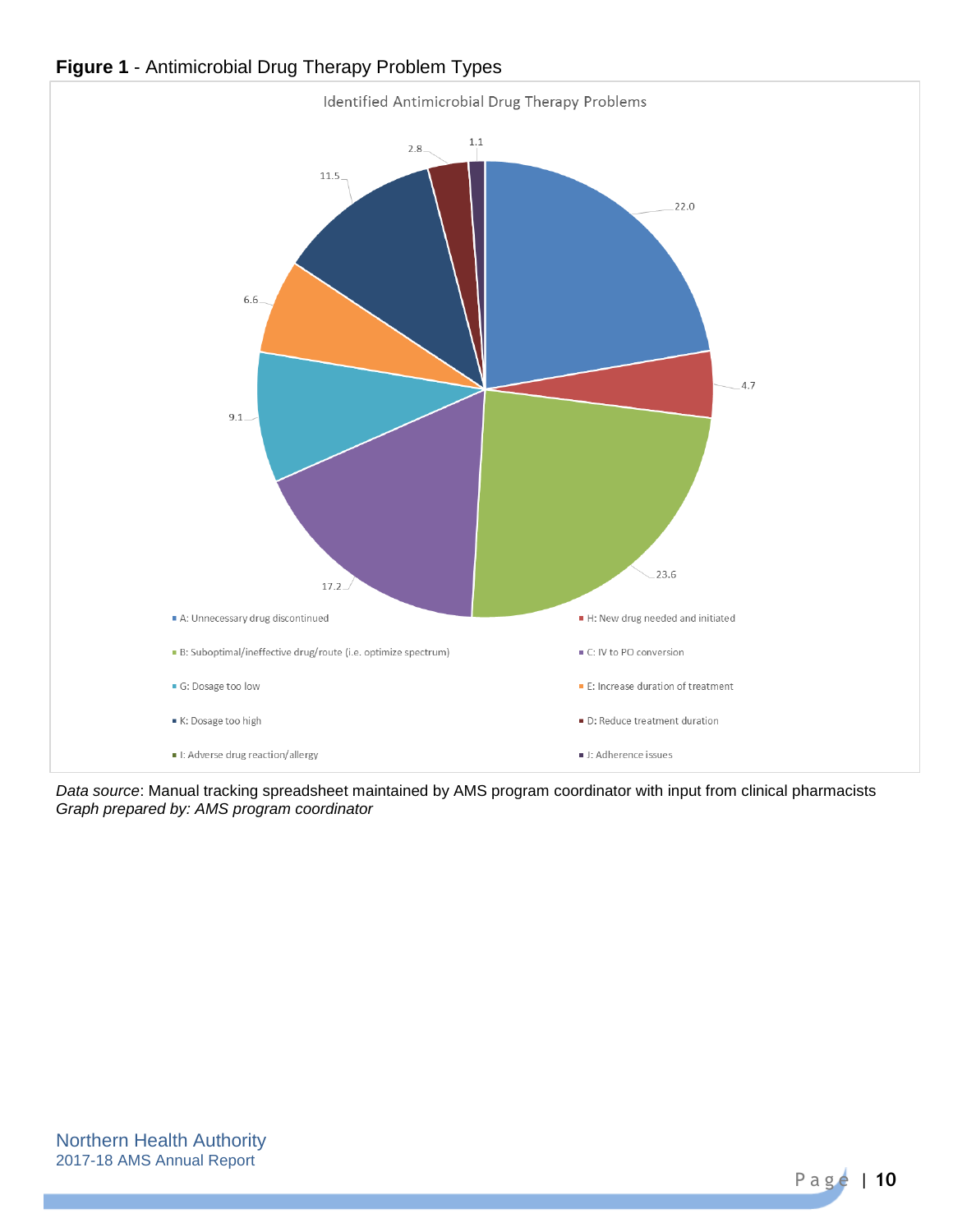# **Outcome and Process Measures**

## **Antibiotic Utilization across NH**

Antibiotic utilization, measured in defined daily dose (DDD) per 100 patient-days, is calculated to track the utilization trend over time. The DDD is the assumed average adult maintenance dose per day for a drug used for its main indication. The conversion of drug utilization to this standardized measurement allows for comparisons to be made across different antibiotic classes and facilities. The following tables are summaries of targeted antibiotic usage trends in each HSDA for the last two quarters of the fiscal year. The decrease in usage seen across the entire health authority in quarter 2 was sustained in both quarter 3 (Table 2a) and quarter 4 (Table 2b). These are promising results as they lend more value on actual impact of AMS initiatives versus being due simply to chance.

#### **Table 2a**

| Targeted Antimicrobial Utilization Trends (DDD/100 patient-days)<br>(Comparison of Q3 2016/17 to Q3 2017/18)                                                              |              |  |  |  |
|---------------------------------------------------------------------------------------------------------------------------------------------------------------------------|--------------|--|--|--|
| (Carbepenem (Ertapenem, Imipenem-Cilastatin, Meropenem), Cefotaxime, Ceftriaxone, Daptomycin,<br>Gentamicin, Micafungin, Piperacillin-Tazobactam, Tobramycin, Vancomycin) |              |  |  |  |
| <b>HSDA</b>                                                                                                                                                               | Antimicobial |  |  |  |
|                                                                                                                                                                           | <b>Usage</b> |  |  |  |
| <b>North East</b>                                                                                                                                                         |              |  |  |  |
| Northern Interior (excludes UHNBC)                                                                                                                                        |              |  |  |  |
| University Hospital of Northern BC                                                                                                                                        |              |  |  |  |
| <b>North West</b>                                                                                                                                                         |              |  |  |  |
| Northern Health (includes UHNBC)                                                                                                                                          | ш            |  |  |  |
| Increase of more than 10 % compared to previous YTD                                                                                                                       |              |  |  |  |
| Increase of less than or equal to 10 % compared to previous YTD                                                                                                           |              |  |  |  |
| <b>No Change</b>                                                                                                                                                          |              |  |  |  |

**Decrease compared to previous YTD**

*Data source:* Discern Analytics/AMS Supply Chain (GL) Ward Issues and credits; AMS Product Dispenses & Selectable Facilities DDD/April 6, 2018 J.

*Table prepared by:* Planning and Performance Improvement July 5, 2018

#### **Table 2b**

**No Change**

| Targeted Antimicrobial Utilization Trends (DDD/100 patient-days)<br>(Comparison of Q4 2016/17 to Q4 2017/18)                                                              |              |
|---------------------------------------------------------------------------------------------------------------------------------------------------------------------------|--------------|
| (Carbepenem (Ertapenem, Imipenem-Cilastatin, Meropenem), Cefotaxime, Ceftriaxone, Daptomycin,<br>Gentamicin, Micafungin, Piperacillin-Tazobactam, Tobramycin, Vancomycin) |              |
| <b>HSDA</b>                                                                                                                                                               | Antimicobial |
|                                                                                                                                                                           | <b>Usage</b> |
| <b>North East</b>                                                                                                                                                         |              |
| <b>Northern Interior (excludes UHNBC)</b>                                                                                                                                 |              |
| University Hospital of Northern BC                                                                                                                                        |              |
| <b>North West</b>                                                                                                                                                         |              |
| Northern Health (includes UHNBC)                                                                                                                                          |              |
| Increase of more than 10 % compared to previous YTD                                                                                                                       |              |
| Increase of less than or equal to 10 % compared to previous YTD                                                                                                           |              |

*Data source:* Discern Analytics/AMS Supply Chain (GL) Ward Issues and credits; AMS Product Dispenses & Selectable Facilities DDD/Apr 6, 2018 **Decrease compared to previous YTD** Ψ

 $\rightarrow$ 

*Table prepared by:* Planning and Performance Improvement July 5, 2018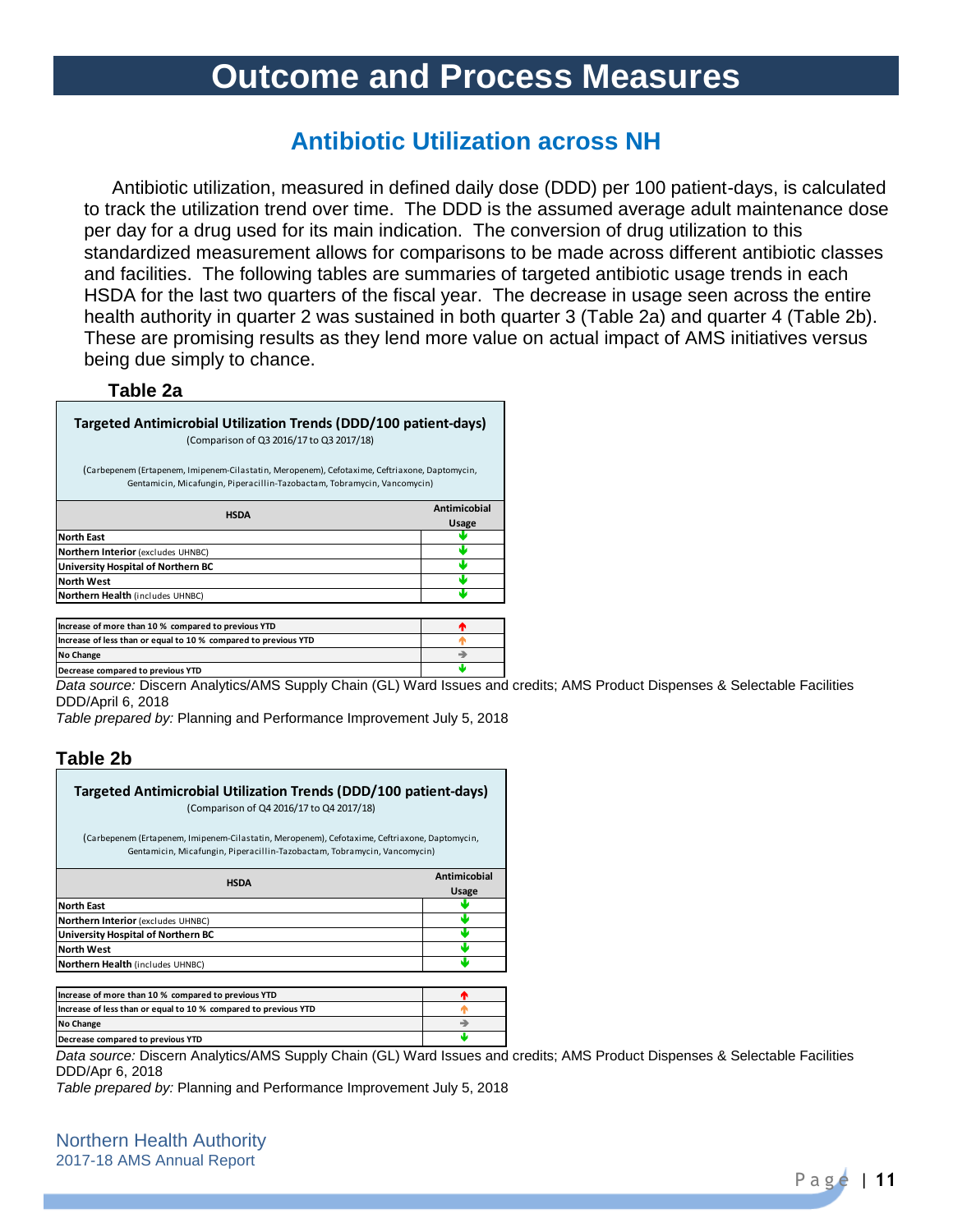Comparing the entire fiscal year to the previous fiscal year we see that overall the decrease in usage of these targeted antimicrobials is stable across all regions. This is the first time we have seen a sustained overall decrease in all areas.

#### **Table 2c**

| <b>Targeted Antimicrobial Utilization Trends (DDD/100 patient-days)</b>                                                                                                   |                              |
|---------------------------------------------------------------------------------------------------------------------------------------------------------------------------|------------------------------|
| (Comparison of FY 2016/17 to FY 2017/18)                                                                                                                                  |                              |
| (Carbepenem (Ertapenem, Imipenem-Cilastatin, Meropenem), Cefotaxime, Ceftriaxone, Daptomycin, Gentamicin,<br>Micafungin, Piperacillin-Tazobactam, Tobramycin, Vancomycin) |                              |
| <b>HSDA</b>                                                                                                                                                               | Antimicobial<br><b>Usage</b> |
| <b>North East</b>                                                                                                                                                         |                              |
| <b>Northern Interior</b> (excludes UHNBC)                                                                                                                                 | N.Z                          |
| <b>University Hospital of Northern BC</b>                                                                                                                                 |                              |
| North West                                                                                                                                                                | мW                           |
| <b>Northern Health</b> (includes UHNBC)                                                                                                                                   |                              |

| Increase of more than 10 % compared to previous YTD             |  |
|-----------------------------------------------------------------|--|
| Increase of less than or equal to 10 % compared to previous YTD |  |
| <b>No Change</b>                                                |  |
| Decrease compared to previous YTD                               |  |

*Data source:* Discern Analytics/AMS Supply Chain (GL) Ward Issues and credits; AMS Product Dispenses & Selectable Facilities DDD/Sept 25, 2017; Apr 6, 2018

*Table prepared by:* Planning and Performance Improvement, July 20, 2018

In order to illustrate what drugs are showing significant decreases and increases across the health authority over the past year, we have divided the information from the above tables further to show individual drug usage in each HSDA, see Figures  $2 - 5$ . The largest decrease in all areas overall was seen with cefTRIAXone which in previous years has been the most frequently used targeted antimicrobial. We also see that there was a decrease in usage of piperacillin-tazobactam in all areas; this is promising to see that our previous top 2 broad-spectrum agents are showing a decrease in usage. Looking at carbepenem usage which overall is not large in comparison to cefTRIAXone and piperacillin-tazobactam, we see a decrease in the NW, NI and at UHNBC but a small increase in the NE; at this point the magnitude of increase is nothing to be concerned with. We also see a mix of decreased and increased usage of DAPTOmycin and vancomycin with them being both decreased at UHNBC but increases in each in the NE. Interestingly in the NW and NI we see a decrease in vancomycin usage in contrast to an increase in DAPTOmycin which may indicate a change in practice of MRSA management (typically in the outpatient setting) from primarily vancomycin to the more convenient DAPTOmycin. One can perhaps guess the simultaneous decrease or increase of these agents in the other areas is simply due to fluctuations in incidence of infections with suspected or confirmed MRSA.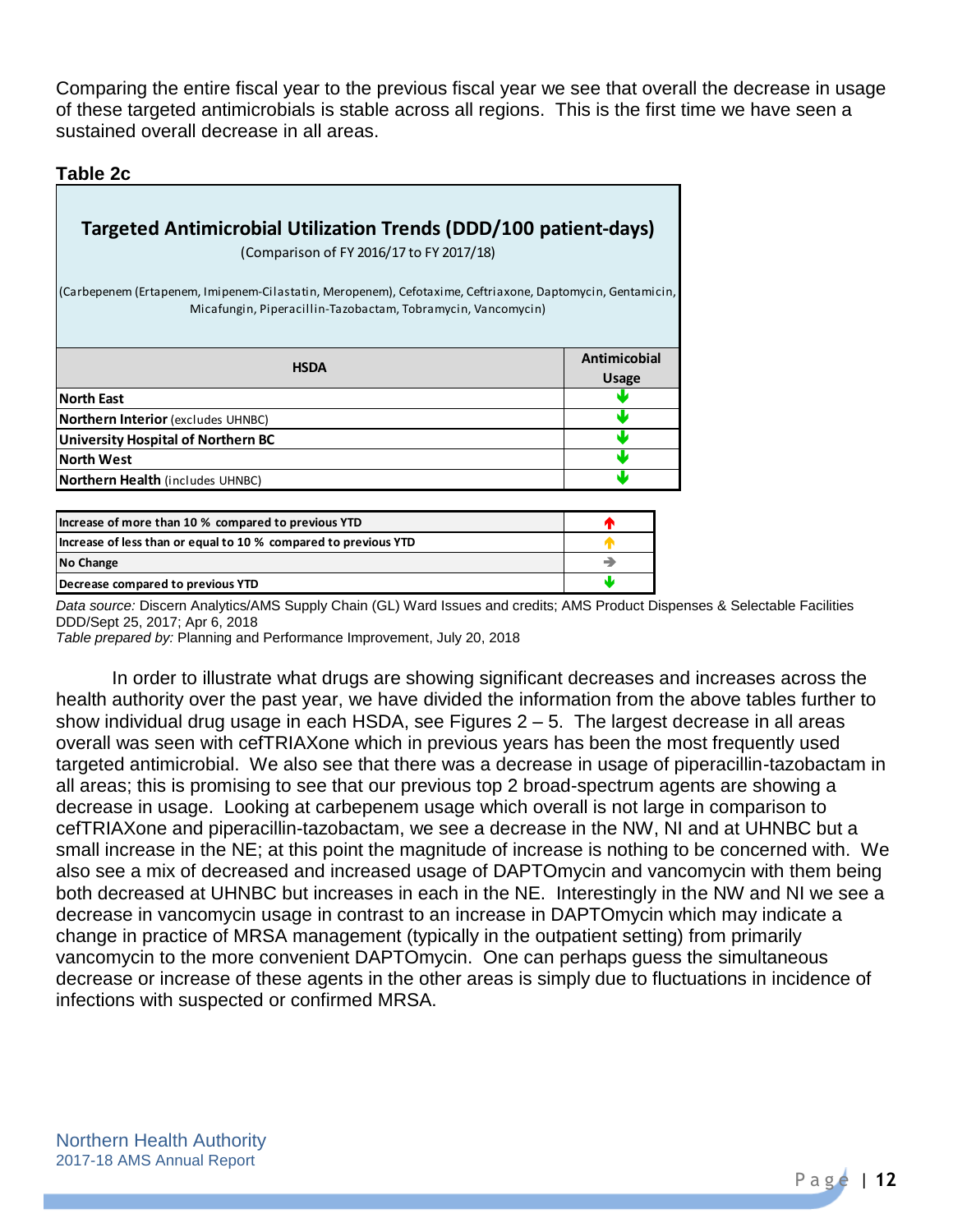## **Figure 2**



*Data source:* Discern Analytics/AMS Supply Chain (GL) Ward Issues and credits; AMS Product Dispenses & Selectable Facilities DDD/ Sept 25, 2017; Apr 6, 2018

*Graph prepared by:* Planning and Performance Improvement Aug 7, 2018



*Data source:* Discern Analytics/AMS Supply Chain (GL) Ward Issues and credits; AMS Product Dispenses & Selectable Facilities DDD/ Sept 25, 2017; Apr 6, 2018

*Graph prepared by:* Planning and Performance Improvement Aug 7, 2018

Northern Health Authority 2017-18 AMS Annual Report

## P a g e | **13**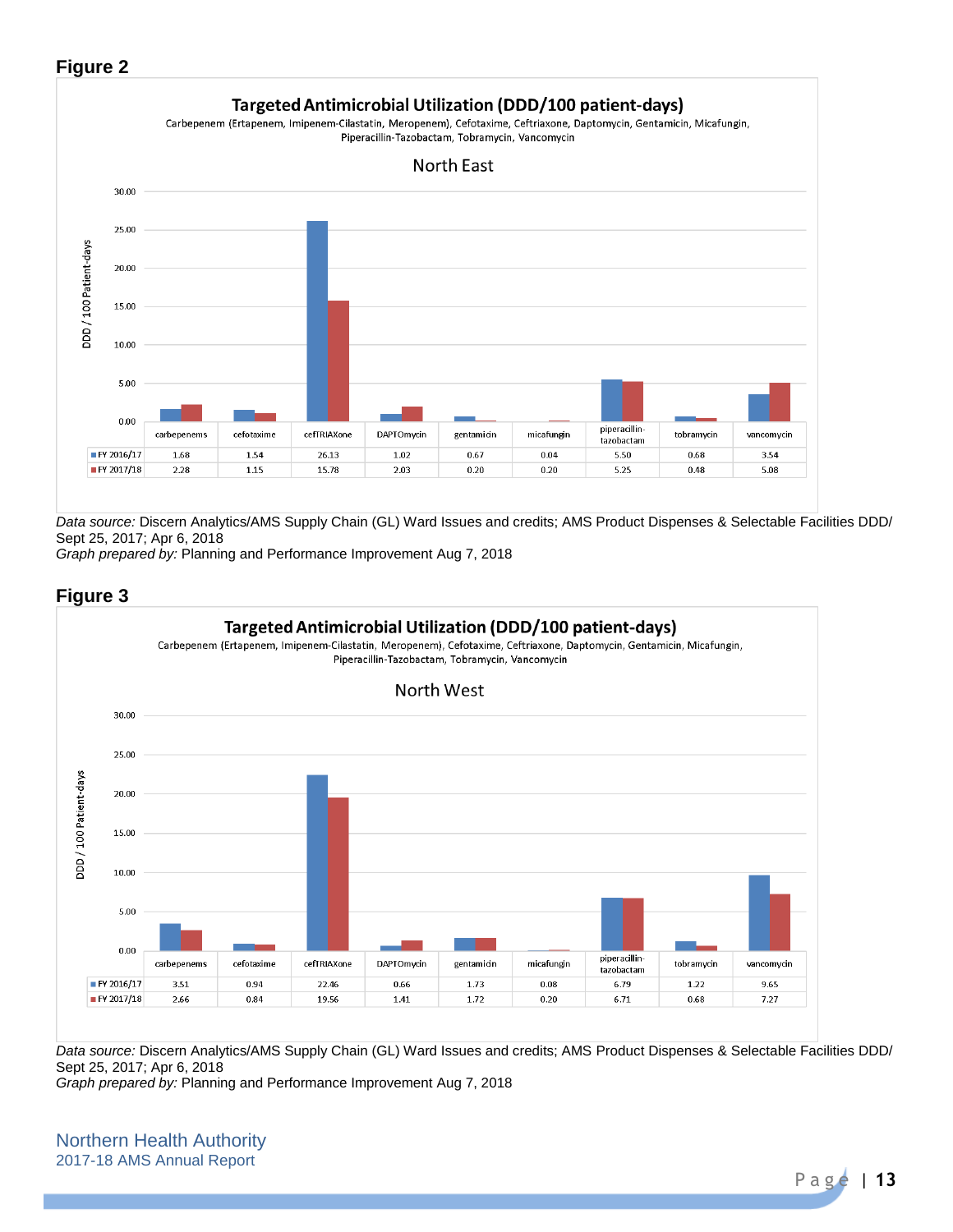## **Figure 4**



*Data source:* Discern Analytics/AMS Supply Chain (GL) Ward Issues and credits; AMS Product Dispenses & Selectable Facilities DDD/ Sept 25, 2017; Apr 6, 2018

*Graph prepared by:* Planning and Performance Improvement Aug 7, 2018



*Data source:* Discern Analytics/AMS Supply Chain (GL) Ward Issues and credits; AMS Product Dispenses & Selectable Facilities DDD/ Sept 25, 2017; Apr 6, 2018

*Graph prepared by:* Planning and Performance Improvement Aug 7, 2018

Northern Health Authority 2017-18 AMS Annual Report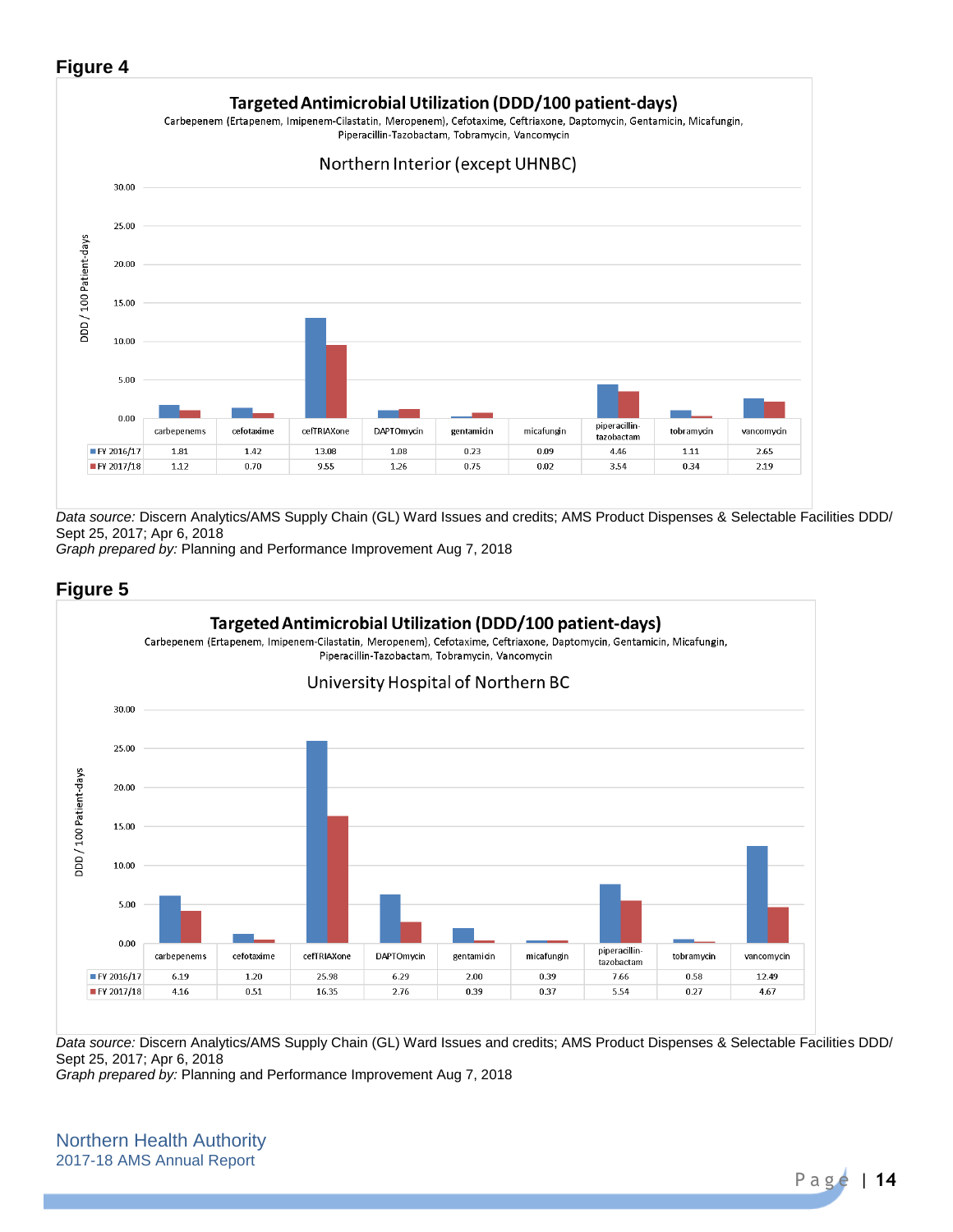## **High Bioequivalent Antimicrobials**

Timely conversion from intravenous (IV) to oral (PO) antimicrobial therapy is effective for a variety of infections, especially for agents with high bioavailability (the fraction of unchanged drug that is absorbed and reaches the systemic circulation). Conversion from IV to PO antimicrobials in select patients results in cost savings for the facility as well as positive clinical outcomes such as shortened hospital stay, reduced risk of line-related infections and adverse events and no IV related mobility restrictions for patients. There is a group of antimicrobials where the oral formulation is equally potent compared to the IV formulation; this group is referred to as high bioequivalent antimicrobials.

A selection of these high bioequivalent targeted antimicrobials are compared per HSDA using the DDD per 100 patient-days, see Tables 3-6 below.

## **Table 3 High Bioequivalence Drugs (IV versus Oral) (DDD / 100 patient-days)**

North East

| <b>Medication</b> | 2016/17 |     | 2017/18 |     |
|-------------------|---------|-----|---------|-----|
|                   | IV      | PO  | IV      | PO. |
| ciprofloxacin     | 21%     | 79% | 24%     | 76% |
| clindamycin       | 75%     | 25% | 83%     | 17% |
| fluconazole       | 64%     | 36% | 7%      | 93% |
| linezolid         | 99%     | 1%  | 100%    | 0%  |
| metroNIDAZOLE     | 64%     | 36% | 74%     | 26% |
| moxifloxacin      | 40%     | 60% | 35%     | 65% |

*Data source:* Discern Analytics/AMS Supply Chain (GL) Ward Issues and credits; AMS Product Dispenses & Selectable Facilities DDD/ Sept 25, 2017; Apr 6, 2018

*Table prepared by:* Planning and Performance Improvement, Aug 7, 2018

## **Table 4 High Bioequivalence Drugs (IV versus Oral) (DDD / 100 patient-days)**

HSDA North West

| <b>Medication</b> | 2016/17 |     | 2017/18 |     |
|-------------------|---------|-----|---------|-----|
|                   | IV      | PO. | IV      | PO. |
| ciprofloxacin     | 38%     | 62% | 16%     | 84% |
| clindamycin       | 68%     | 32% | 67%     | 33% |
| fluconazole       | 39%     | 61% | 22%     | 78% |
| linezolid         | 22%     | 78% | 10%     | 90% |
| metroNIDAZOLE     | 51%     | 49% | 54%     | 46% |
| moxifloxacin      | 87%     | 13% | 30%     | 70% |

*Data source:* Discern Analytics/AMS Supply Chain (GL) Ward Issues and credits; AMS Product Dispenses & Selectable Facilities DDD/ Sept 25, 2017; Apr 6, 2018

*Table prepared by:* Planning and Performance Improvement, Aug 7, 2018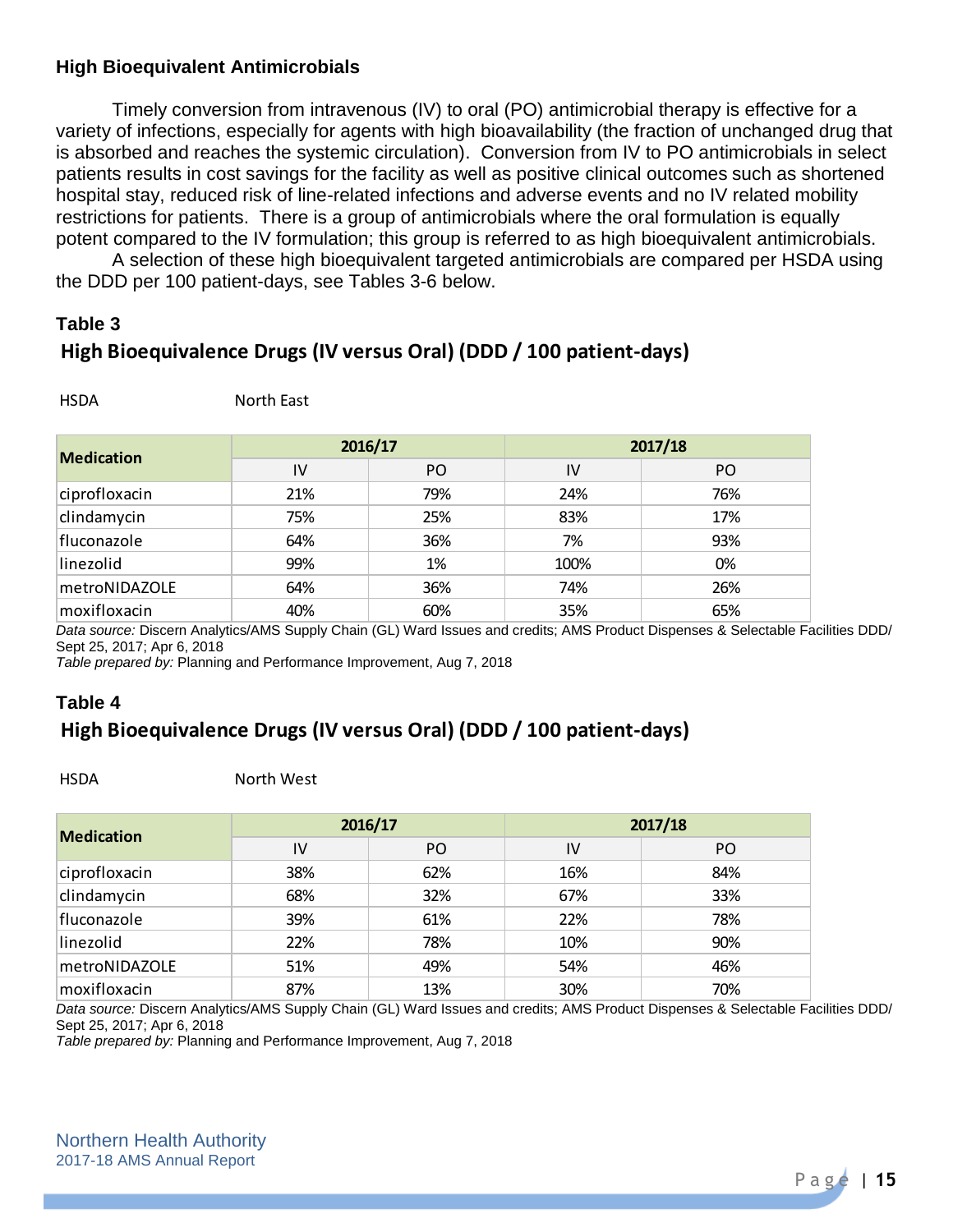When looking at the proportions of IV versus PO in the NE we see a large decrease of 57% in IV fluconazole usage compared to oral usage, with small increases of 8 and 10% in clindamycin and metroNIDAZOLE respectively. Proportions of IV to PO remain relatively the same of all other agents examined. The NW shows an impressive 57% decrease in IV moxifloxacin use compared to oral and a 22% decrease of IV ciprofloxacin. Modest decreases of 17 and 12% in fluconazole and linezolid respectively, are also seen with relative stabilized proportions in all other agents.

#### **Table 5**

## **High Bioequivalence Drugs (IV versus Oral) (DDD / 100 patient-days)**

| <b>HSDA</b> | Northern Interior (except UHNBC) |
|-------------|----------------------------------|
|             |                                  |

| <b>Medication</b> | 2016/17 |      | 2017/18 |      |
|-------------------|---------|------|---------|------|
|                   | IV      | PO.  | IV      | PO.  |
| ciprofloxacin     | 28%     | 72%  | 23%     | 77%  |
| clindamycin       | 64%     | 36%  | 55%     | 45%  |
| fluconazole       | 13%     | 87%  | 25%     | 75%  |
| linezolid         | 0%      | 100% | 0%      | 100% |
| metroNIDAZOLE     | 58%     | 42%  | 57%     | 43%  |
| moxifloxacin      | 42%     | 58%  | 33%     | 67%  |

*Data source:* Discern Analytics/AMS Supply Chain (GL) Ward Issues and credits; AMS Product Dispenses & Selectable Facilities DDD/ Sept 25, 2017; Apr 6, 2018

*Table prepared by:* Planning and Performance Improvement, Aug 7, 2018

## **Table 6 High Bioequivalence Drugs (IV versus Oral) (DDD / 100 patient-days)**

UHNBC

| <b>Medication</b> | 2016/17 |     | 2017/18 |     |
|-------------------|---------|-----|---------|-----|
|                   | IV      | PO. | IV      | PO  |
| ciprofloxacin     | 21%     | 79% | 21%     | 79% |
| clindamycin       | 75%     | 25% | 56%     | 44% |
| fluconazole       | 27%     | 73% | 26%     | 74% |
| linezolid         | 50%     | 50% | 26%     | 74% |
| metroNIDAZOLE     | 59%     | 41% | 59%     | 41% |
| moxifloxacin      | 33%     | 67% | 24%     | 76% |

*Data source:* Discern Analytics/AMS Supply Chain (GL) Ward Issues and credits; AMS Product Dispenses & Selectable Facilities DDD/ Sept 25, 2017; Apr 6, 2018

*Table prepared by:* Planning and Performance Improvement, Aug 7, 2018

The NI and UHNBC show less impressive decreases in IV usage of moxifloxacin (9%), clindamycin (9 & 19%) and linezolid (24%). The NI demonstrated a 12% increase in IV fluconazole usage.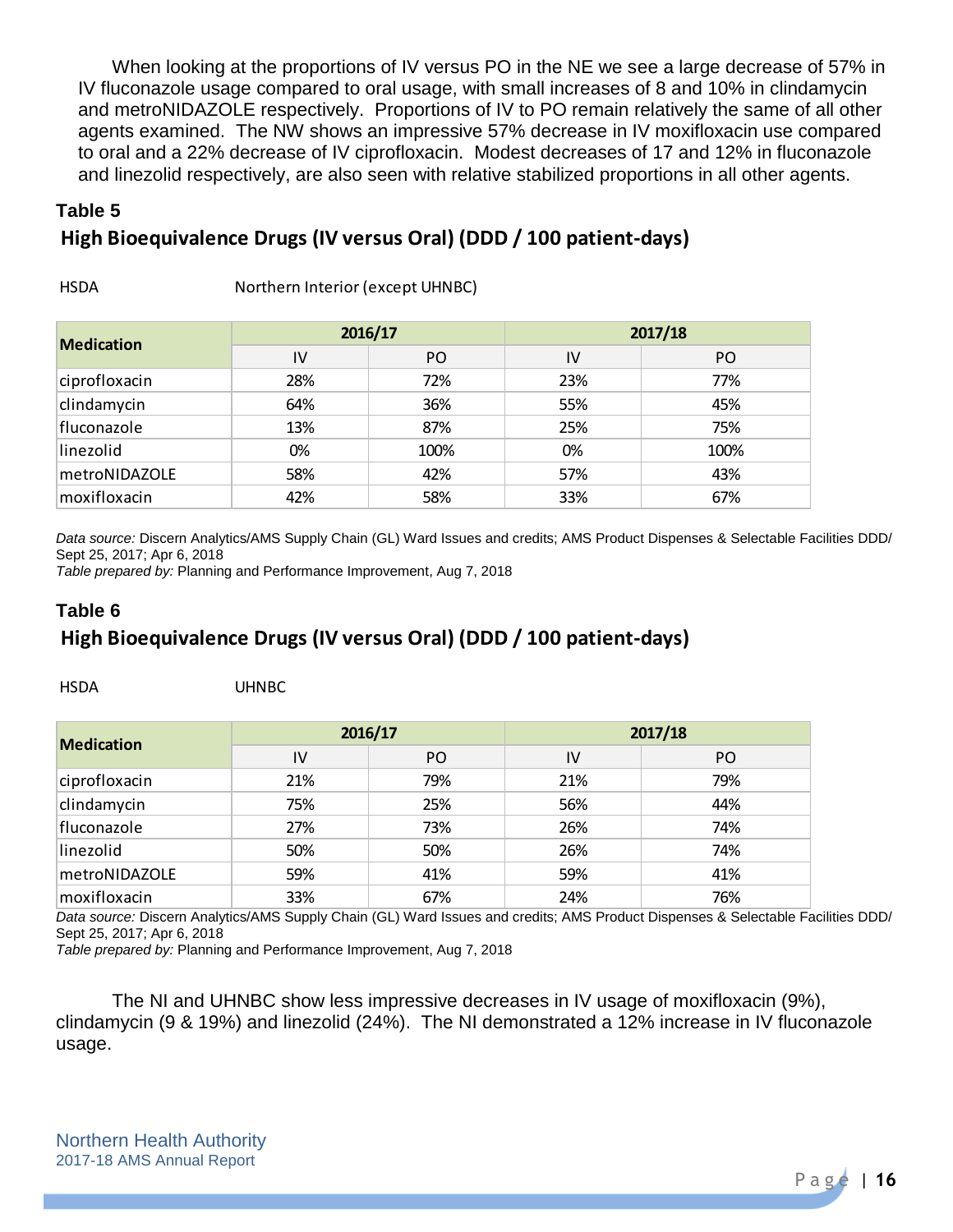## **Antimicrobial Costs**

In the 2016/17 fiscal year, NH spent just over a half million dollars (~\$528,000) in drug costs alone for antimicrobial therapies for inpatients. This expenditure was slightly increased in 2017/18 fiscal year at approx. \$577, 000, however the cost per inpatient day was slightly lower at \$2.75/inpatient day (compared to \$2.8/inpatient day last year). As seen before the majority of the drug cost is due to intravenous agents (Figure 6a, blue bar).

 Figure 6a shows the break down per facility for money spent on antimicrobials per inpatient day, divided as all agents, IV agents, oral agents and target agents (i.e. broad spectrum IV agents). Sites with the highest cost per inpatient day include Prince Rupert Regional Hospital, Mills Memorial Hospital and GR Baker Memorial Hospital, Dawson Creek Hospital and Kitimat Hospital and UHNBC, which is much similar to the distribution last fiscal year. It is clear that despite pharmacist interventions these sites are still experiencing a high use of IV antibiotics and may require some site specific education/initiatives to impact their drug expenses.

If we look at costs of antimicrobials administered in emergency departments only we see a slight increase in total cost of about \$10,000 compared to last fiscal year (Figure 6b.). The sites with the highest expenditure out of this department include Bulkley Valley, Kitimat, Prince Rupert and UHNBC. At this time, we are unable to comment on the proportion of this cost that is contributed by outpatient therapies versus patients admitted to these departments.



#### **Figure 6a.**

*Data source*: Cerner database/Accessed April 2018 *Graph prepared by:* Business Analyst for Pharmacy Group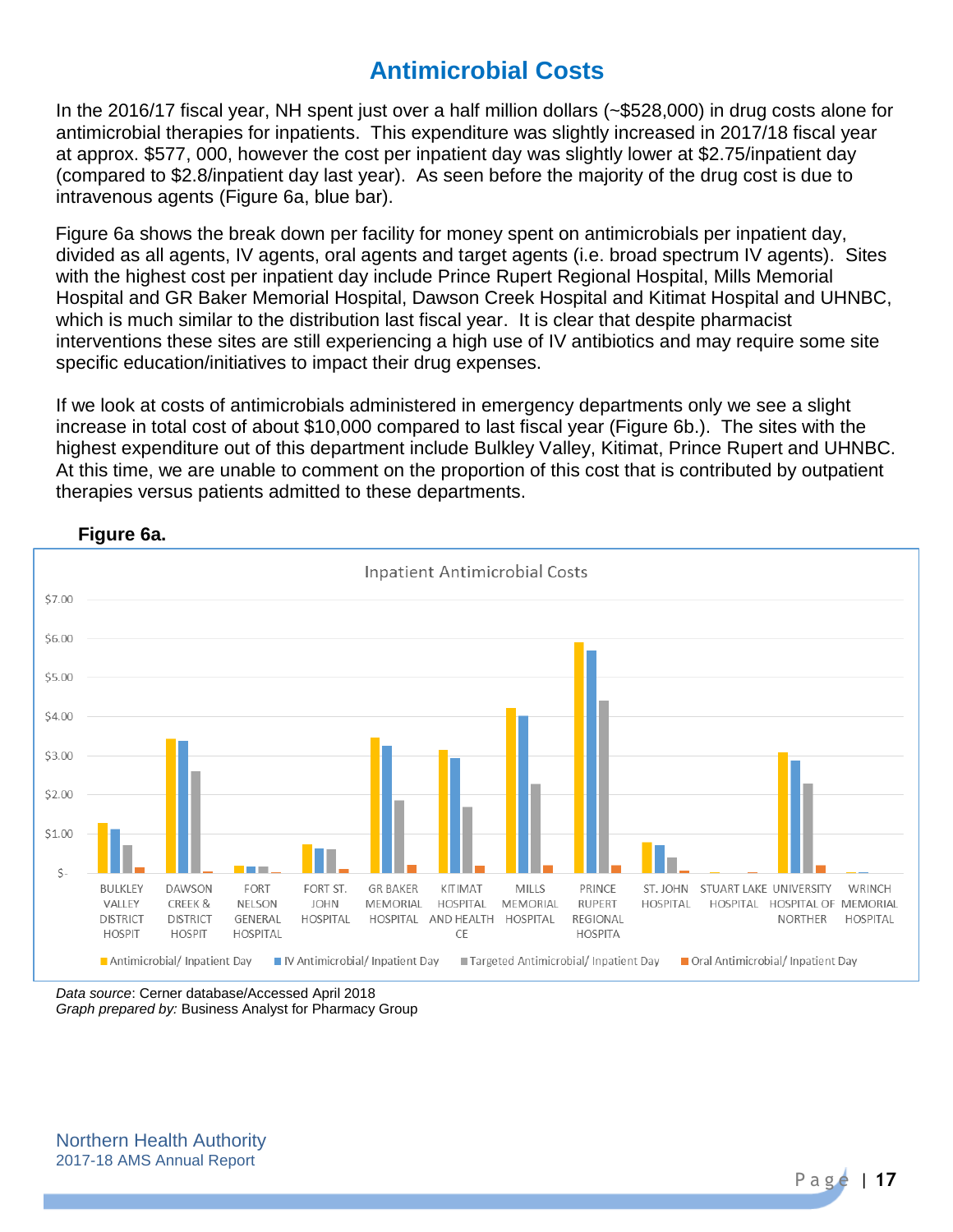

**Figure 6b.**

Due to this increase in antimicrobial (IV) costs in emergency departments, these areas will be a monitored this fiscal year for potential need to target these departments for area specific interventions to investigate the patient population this is affected by (admitted versus outpatient) and if there are particular practices that could be improved upon.

Comparing the last 4 fiscal years up until period 13 we see an increase in total drug costs including antimicrobials, however we have seen a stabilization of antimicrobial costs per inpatient day (Figure 7 - orange bar) despite an increase in overall drug costs per inpatient day (blue bar). We also see a decrease in total cost both for antimicrobials (yellow line) and the annual total drug cost (grey line) but the percentage of change is greater for the antimicrobials (yellow line).



**Figure 7.** 

*Data source*: Cerner database/Accessed April 2018 *Graph prepared by:* Business Analyst for Pharmacy Group

Northern Health Authority 2017-18 AMS Annual Report

*Data source*: Cerner database/Accessed April 2018 *Graph prepared by:* Business Analyst for Pharmacy Group